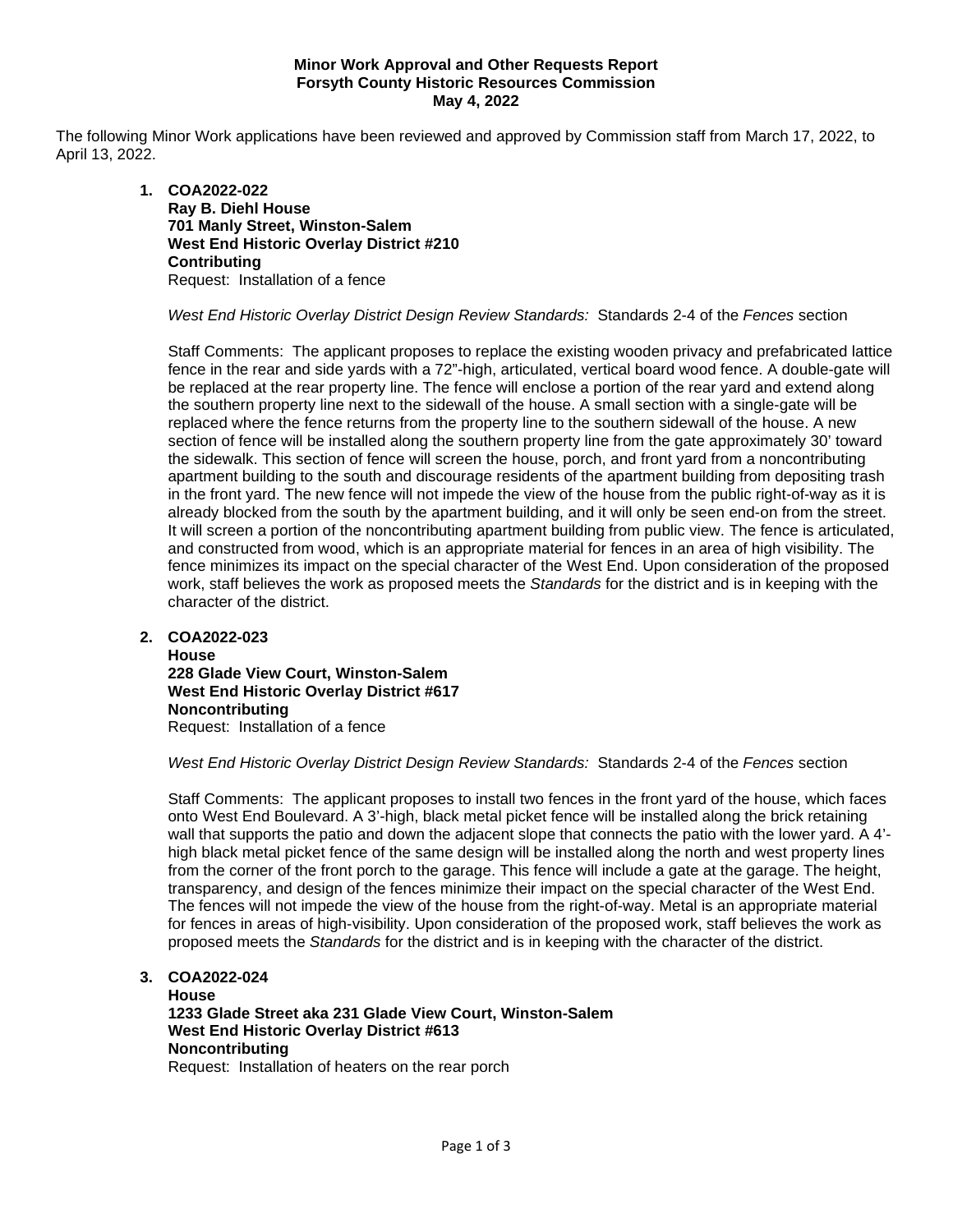*West End Historic Overlay District Design Review Standards:* Standard 3 of the *Noncontributing Structures* section

Staff Comments: The applicant proposes to install four infrared heaters on the ceiling of the rear porch. The porch is located in an area of low visibility, and the heaters will not be visible from Glade Street. The house was constructed in 2018 and is noncontributing to the West End. The heaters are compatible with the modern character of the house. Upon consideration of the proposed work, staff believes the work as proposed meets the *Standards* for the district and is in keeping with the character of the district.

## **4. COA2022-025**

**Summit Square Apartments 651 Summit Street, Winston-Salem West End Historic Overlay District #119 Noncontributing**

Request: Replacement of the windows and four exterior doors; painting the brickwork; installation of gutters

*West End Historic Overlay District Design Review Standards:* Standard 3 of the *Noncontributing Structures* section

Staff Comments: Summit Square Apartments is a noncontributing building with no individual architectural or historical significance. The applicant proposes to replace the original ca. 1970 aluminum windows, many of which are cracked or inoperable, with 1/1 white vinyl windows. The proposed replacement windows are compatible with the style and character of the building. Four exterior doors will be replaced with 6-panel, metal exterior doors. Three of the doors proposed for replacement are interior grade, and the fourth has a non-matching panel configuration. The applicant proposes to paint the brick exterior, including caulking and the replacement of trim as needed. Painting of the modern brick will not damage the building, and it will help the structure blend with its painted neighbors. The installation of gutters is compatible with the style and character of the building. Upon consideration of the proposed work, staff believes the work as proposed meets the *Standards* for the district and is in keeping with the character of the district.

### **5. COA2022-026**

**Dr. Robert H. Jones House 643 North Spring Street, Winston-Salem West End Historic Overlay District #46 Contributing** Request: Replacement of the asphalt shingle roof and skylights

*West End Historic Overlay District Design Review Standards:* Standards 1 and 7 of the *Roofs* section

Staff Comments: The applicant proposes to remove the existing shingles, repair the sheeting as needed, and install new black architectural shingles. Existing metal flashing at all roof penetrations will be repaired or replaced, as needed. The existing metal drip edge will be replaced in-kind. The applicant also proposes to replace the existing skylights with new Velux skylights, which are flat and will be deck mounted. The distinctive roof forms and features that contribute to the special character of the house will be retained and preserved. The skylights are located in an area of low visibility. Upon consideration of the proposed work, staff believes the work as proposed meets the *Standards* for the district and is in keeping with the character of the district.

### **6. COA2022-027**

**William S. Shepherd House 903 West End Boulevard, Winston-Salem West End Historic Overlay District #387 Contributing** Request: Replacement of the rear-yard patio